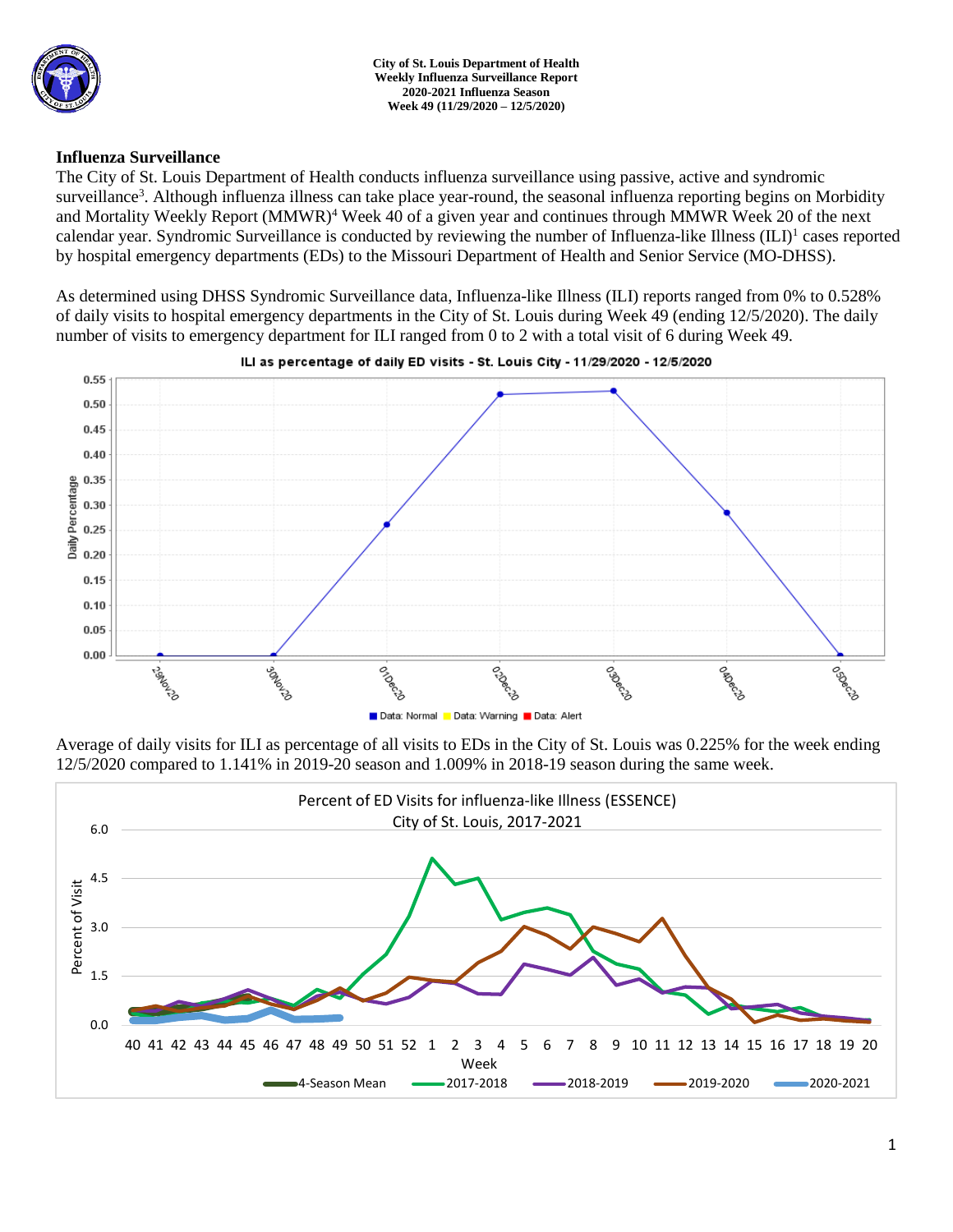

Passive Surveillance is conducted through reporting of confirmed influenza cases<sup>2</sup> from various surveillance sites like hospitals, offices of healthcare providers, and laboratories. As of the current influenza season, for the week ending 12/5/2020, there have been 3 cases of Influenza A and 4 cases of Influenza B with a total of 7 influenza cases from the city of St. Louis. Influenza A accounted for 43% and B accounted for 57% each of total influenza cases. The data of the latest weeks is provisional and is subject to change in the following weeks.

# **Table 1: Number of Laboratory Positive Influenza Cases by Influenza Type**

| Influenza Type              | Week 46<br>$(11/8/2020 -$<br>11/14/2020) | Week 47<br>$(11/15/2020 -$<br>11/21/2020) | Week 48<br>$(11/22/2020 -$<br>11/28/2020) | Week 49<br>$(11/29/2020 -$<br>12/5/2020) | 2020-2021*<br>Season-to-Date | Percentage |
|-----------------------------|------------------------------------------|-------------------------------------------|-------------------------------------------|------------------------------------------|------------------------------|------------|
| Influenza A                 | 0                                        |                                           | 0                                         |                                          |                              | 43%        |
| Influenza B                 |                                          |                                           | 0                                         |                                          |                              | 57%        |
| Influenza unknown / Untyped | 0                                        |                                           | 0                                         |                                          |                              | 0%         |
| <b>Total</b>                |                                          |                                           | 0                                         |                                          |                              | 100%       |

# **Table 2: Number of Laboratory Confirmed Influenza Cases by Age Group**

| <b>Age Group</b> | Week 46<br>$(11/8/2020 -$<br>11/14/2020) | Week 47<br>$(11/15/2020 -$<br>11/21/2020) | Week 48<br>$(11/22/2020 -$<br>11/28/2020) | Week 49<br>$(11/29/2020 -$<br>12/5/2020) | 2020-2021*<br>Season-to-Date | Percentage |
|------------------|------------------------------------------|-------------------------------------------|-------------------------------------------|------------------------------------------|------------------------------|------------|
| 0 to 4 years     | 0                                        | 0                                         | 0                                         | 0                                        | O                            | 0%         |
| 5 to 14 years    | 0                                        | 0                                         | 0                                         | 0                                        |                              | 14%        |
| 15 to 24 years   | 0                                        | 0                                         | 0                                         | 0                                        |                              | 14%        |
| 25 to 49 years   |                                          | 0                                         | 0                                         | 0                                        |                              | 43%        |
| 50 to 64 years   | 0                                        | O                                         | 0                                         | 0                                        |                              | 14%        |
| 65+ years        | 0                                        | O                                         | 0                                         | 0                                        |                              | 14%        |
| <b>Total</b>     |                                          |                                           | 0                                         |                                          |                              | 100%       |

# **Table 3: Number of Laboratory Confirmed Influenza Cases by Age Group and Type**

For Cases Reported between 09/27/2020 and 12/5/2020

| <b>Age Group</b> | <b>Type A</b> |      | <b>Type B</b> |      | <b>Unknown Type</b> |   | <b>Total</b> |      |
|------------------|---------------|------|---------------|------|---------------------|---|--------------|------|
|                  | n             | %    | n             | %    | n                   | % | n            | %    |
| 0 to 4 years     |               | 0.0  |               | 0.0  |                     |   |              | 0.0  |
| 5 to 14 years    |               | 33.3 |               | 0.0  |                     |   |              | 14.3 |
| 15 to 24 years   |               | 0.0  |               | 25.0 |                     |   |              | 14.3 |
| 25 to 49 years   |               | 0.0  |               | 75.0 |                     |   |              | 42.9 |
| 50 to 64 years   |               | 33.3 |               | 0.0  |                     |   |              | 14.3 |
| 65+ years        |               | 33.3 |               | 0.0  |                     |   |              | 14.3 |
| Total            |               |      |               |      |                     |   |              |      |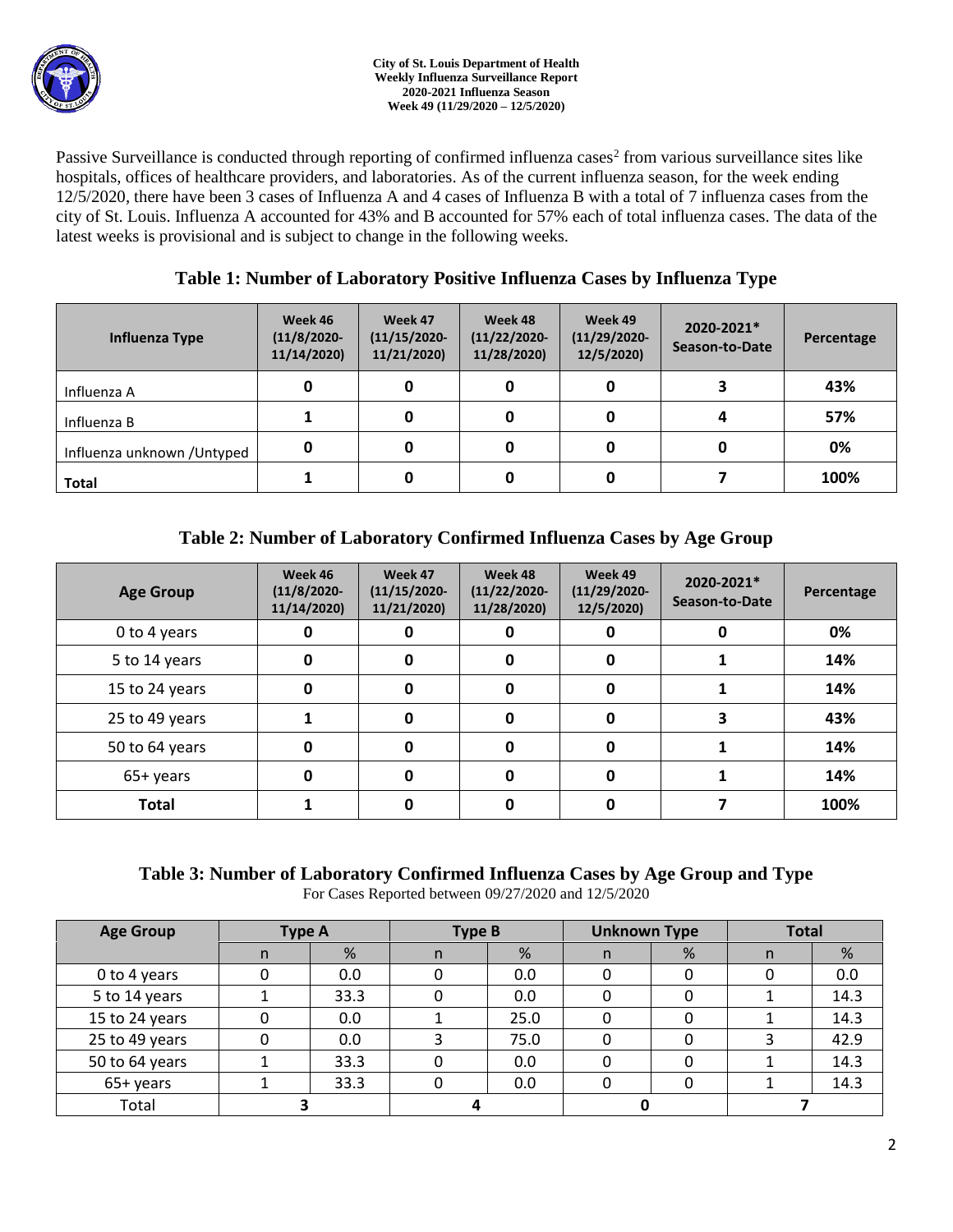

| <b>Previous</b><br><b>Seasons</b> | 2016-2017 | 2017-2018 | 2018-2019 | 2019-2020 | 2020-2021 | 4-Season<br><b>Mean</b> | 4-Season<br><b>Median</b> |
|-----------------------------------|-----------|-----------|-----------|-----------|-----------|-------------------------|---------------------------|
| Week 44                           |           |           |           |           |           |                         |                           |
| Week 45                           |           |           | 4         |           |           |                         |                           |
| Week 47                           | 9         | 19        |           | 14        |           | 13                      | 12                        |
| Week 48                           | 10        | 63        | 17        | 13        |           | 26                      | 15                        |

## **Table 4: Total Number of Laboratory Confirmed Influenza Cases Through Previous 4 Seasons**



### **City of St. Louis Influenza Outbreaks:**

During the week ending 12/5/2020, there have been no outbreaks of influenza reported to the City of St. Louis Department of Health.